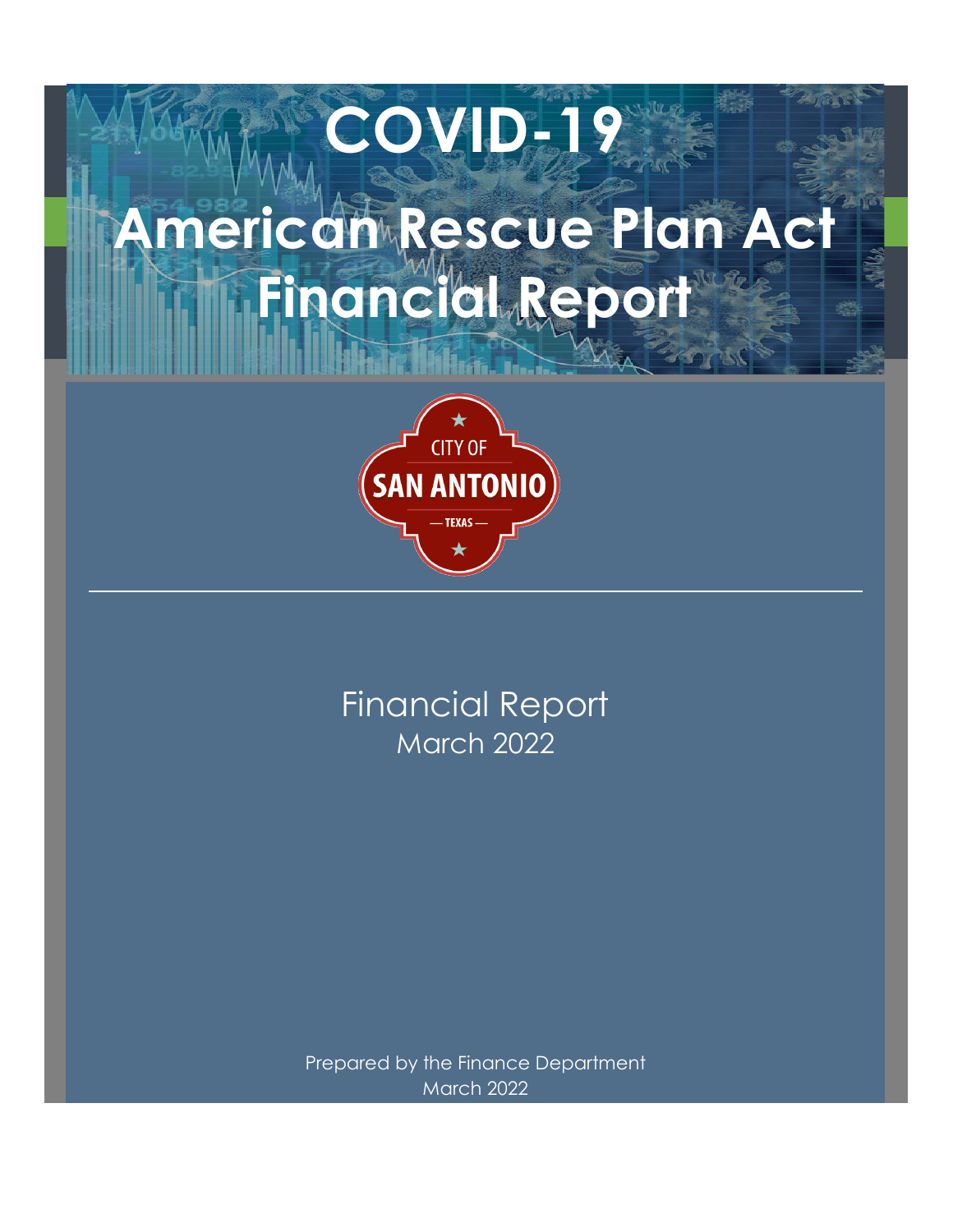**March 2022 Financial Report**

# TABLE OF CONTENTS

| Title                          | Paae |
|--------------------------------|------|
|                                |      |
| Summary of Revenues & Expenses |      |
| <b>Health</b>                  |      |
| <b>Airport</b>                 | 3    |
| Revenue Replacement            | 4    |
| <b>Variance Explanations</b>   |      |

All financial data is from the City's financial management system. This is an unaudited financial report.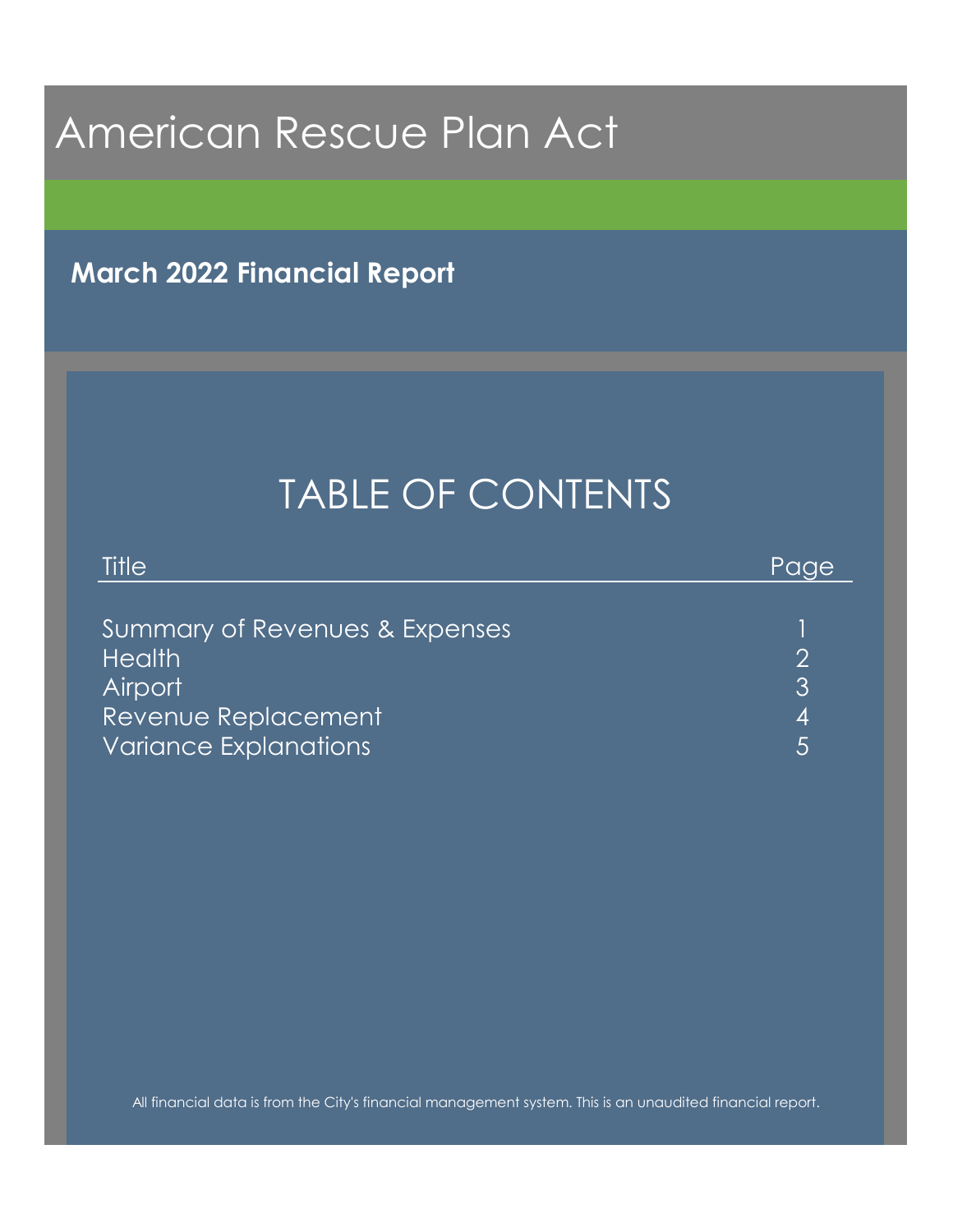## March 2022 Financial Report

## City of San Antonio

|                                                          |     | <b>Revised</b><br><b>Budget</b> | <b>Plan thru March</b> | <b>Actuals thru</b><br>March | <b>Variance</b> | $\%$<br>Spent |
|----------------------------------------------------------|-----|---------------------------------|------------------------|------------------------------|-----------------|---------------|
|                                                          |     |                                 |                        |                              |                 |               |
|                                                          |     |                                 |                        |                              |                 |               |
| <b>EXPENSES BY FUNDING SOURCE</b>                        |     |                                 |                        |                              |                 |               |
| State & Local Fiscal Recovery Funds (SLFRF)              | \$  | 326,919,408 \$                  | 27,609,298 \$          | 20,389,119 \$                | (7, 220, 179)   | 6.2%          |
| <b>SLFRF Program Income</b><br>1                         |     |                                 |                        | 95,665                       | 95,665          | 100.0%        |
| <b>Emergency Housing Assistance Program</b>              |     | 49,698,202                      | 58,751,241             | 49,720,743                   | (9,030,498)     | 100.0%        |
| <b>HOME</b>                                              |     | 20,042,085                      |                        |                              |                 | 0.0%          |
| Recovery & Resiliency Balance (General Fund)             |     | 13,100,000                      |                        |                              |                 | 0.0%          |
| <b>Other Federal Grants</b>                              |     | 75,082,553                      | 23,328,036             | 21,723,694                   | (1,604,342)     | 28.9%         |
| <b>Total Resources</b>                                   | \$  | 484,842,248 \$                  | 109,688,575            | \$<br>91,929,221 \$          | (17, 759, 354)  | 19.0%         |
|                                                          |     |                                 |                        |                              |                 |               |
| <b>EXPENSES BY PROGRAM</b>                               |     |                                 |                        |                              |                 |               |
| <b>Housing Security</b>                                  |     |                                 |                        |                              |                 |               |
| <b>Emergency Housing Assistance Program</b>              | \$  | 49,698,202 \$                   | 58,751,241 \$          | 49,720,743 \$                | 9,030,498       | 100.0%        |
| <b>HOME</b>                                              |     | 20,042,085                      |                        |                              |                 | 0.0%          |
| <b>Sub-total Housing Security</b>                        | \$  | 69,740,287 \$                   | 58,751,241 \$          | 49,720,743 \$                | 9,030,498       | 71.3%         |
|                                                          |     |                                 |                        |                              |                 |               |
| Other                                                    |     |                                 |                        |                              |                 |               |
| Airport                                                  | \$  | 42,530,956 \$                   | 15,409,880 \$          | 13,233,742 \$                | 2,176,138       | 31.1%         |
| Library - Adult Literacy                                 |     | 180,400                         | 150,200                | 120,112                      | 30,088          | 66.6%         |
| <b>Head Start</b>                                        |     | 4,025,026                       | 474,038                | 561,514                      | (87, 476)       | 14.0%         |
| <b>Health Disparities Grants</b>                         |     | 28,346,171                      | 7,293,918              | 7,808,326                    | (514, 408)      | 27.5%         |
| <b>Sub-total Other</b>                                   | \$  | 75,082,553 \$                   | 23,328,036 \$          | 21,723,694 \$                | 1,604,342       | 28.9%         |
| <b>State &amp; Local Fiscal Recovery Funds</b>           |     |                                 |                        |                              |                 |               |
| Revenue Replacement                                      | \$  | 97,472,282 \$                   | $12,723,144$ \$        | 12,723,144 \$                |                 | 13.1%         |
| <b>Utility Assistance</b>                                |     | 30,000,000                      |                        |                              |                 | 0.0%          |
| COVID-19 Response                                        |     | 50,047,126                      | 14,886,154             | 7,761,639                    | 7,124,514       | 15.5%         |
| Emergency Housing Assistance Program - Phase 5           |     | 10,000,000                      |                        |                              |                 | 0.0%          |
| <b>Small Business</b>                                    |     | 30,957,964                      |                        |                              |                 | 0.0%          |
| Social Services and Non-Profits                          |     | 4,000,000                       |                        |                              |                 | 0.0%          |
| <b>Mental Health</b>                                     |     | 26,000,000                      |                        |                              |                 | 0.0%          |
| Arts                                                     |     | 5,000,000                       |                        |                              |                 | 0.0%          |
| Youth                                                    |     | 10,000,000                      |                        |                              |                 | 0.0%          |
| <b>Seniors</b>                                           |     | 5,000,000                       |                        |                              |                 | 0.0%          |
| Digital Access/Literacy                                  |     | 6,900,000                       |                        |                              |                 | 0.0%          |
| Infrastructure                                           |     | 13,800,000                      |                        |                              |                 | 0.0%          |
| One-Time Capital Investments                             |     | 32,000,000                      |                        |                              |                 | 0.0%          |
| <b>Employee Retention</b>                                |     | 10,000,000                      |                        |                              |                 | 0.0%          |
| Continuation of Domestic Violence Programs - FY24 & FY25 |     | 8,842,036                       |                        |                              |                 | 0.0%          |
| Sub-total State & Local Fiscal Recovery Funds            | \$. | 340,019,408 \$                  | 27,609,298 \$          | 20,484,783 \$                | 7,124,514       | 6.0%          |
|                                                          |     |                                 |                        |                              |                 |               |
| Total Expenditures \$                                    |     | 484,842,248 \$                  | 109,688,575 \$         | 91,929,221 \$                | 17,759,354      | 19.0%         |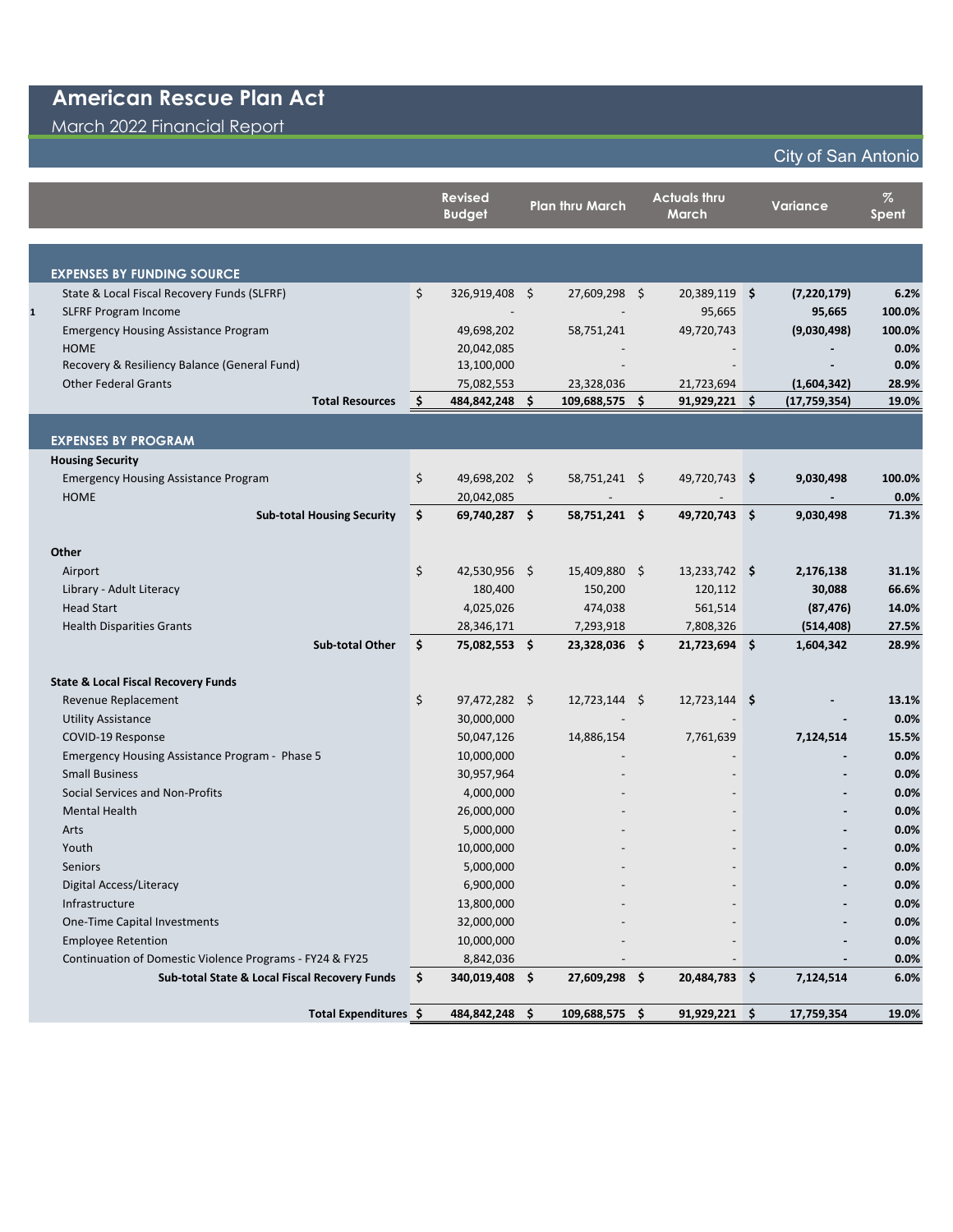March 2022 Financial Report

#### **Revised Budget Plan thru March Actuals thru March Variance % Spent Health Disparities Grants** Access to Care \$ 936,007 \$ 414,920 \$ 348,612 **\$ 66,308 37.2%** ACES CBT (Adverse Child Experiences Cognitive Behavioral Therapy) 802,000 (199,998) - **(199,998) 0.0%** ACES COE (Adverse Child Experiences Center of Excellence) 487,421 185,396 130,824 **54,572 26.8%** BRFSS Surveys (Behavioral Risk Factor Surveillance System) 575,000 - - **- 0.0%** CHW HUB (Community Health Worker Hub) 1,982,048 (97,568) 181,498 **(279,067) 9.2%** Communications Marketing 1,724,852 155,166 251,738 **(96,572) 14.6%** COVID-19 Response Team 8,687,103 5,217,096 5,030,986 **186,110 57.9%** CREC (Community Response & Equity Coalition) 1,702,946 137,865 203,887 **(66,023) 12.0%** Data Systems 2,607,707 222,671 167,256 **55,415 6.4%** Diabetes Education 340,525 54,634 68,527 **(13,894) 20.1%** Food Insecurity 594,923 113,830 108,556 **5,274 18.2%** Food Policy 372,103 (43,645) 2,240 **(45,885) 0.6%** Nutrition Education 684,134 (41,827) 58,827 **(100,653) 8.6%** Operational Support 2,443,896 663,887 641,486 **22,402 26.2%** VP Case Management (Violence Prevention) 1,737,640 160,810 251,554 **(90,744) 14.5%** VP Data Approach (Violence Prevention) 417,866 73,700 74,062 **(362) 17.7%** VP JFC (Violence Prevention Jewish Family Center) 500,000 (100,000) - **(100,000) 0.0%** Public Health Workforce 1,750,000 376,981 288,273 **88,708 16.5% Total \$ 28,346,171 \$ 7,293,918 \$ 7,808,326 \$ (514,408) 27.5%**

| <b>Airport</b>        |            |                          |     |                          |     |                          |       |
|-----------------------|------------|--------------------------|-----|--------------------------|-----|--------------------------|-------|
| Airport - Concessions | 4,303,166  |                          | - 5 |                          | - 5 | $\overline{\phantom{a}}$ | 0.0%  |
| Airport - Operations  | 34,016,758 | 15,409,880               |     | 13,233,742               |     | 2,176,138                | 38.9% |
| Airport - Stinson     | 59,000     | $-$                      |     | $\overline{\phantom{0}}$ |     | $\overline{\phantom{a}}$ | 0.0%  |
| Airport - Capital     | 4,152,032  | $\overline{\phantom{a}}$ |     | $\overline{\phantom{0}}$ |     | $\qquad \qquad$          | 0.0%  |
| <b>Total</b>          | 42,530,956 | 15,409,880               |     | 13,233,742               |     | 2,176,138                | 31.1% |

#### City of San Antonio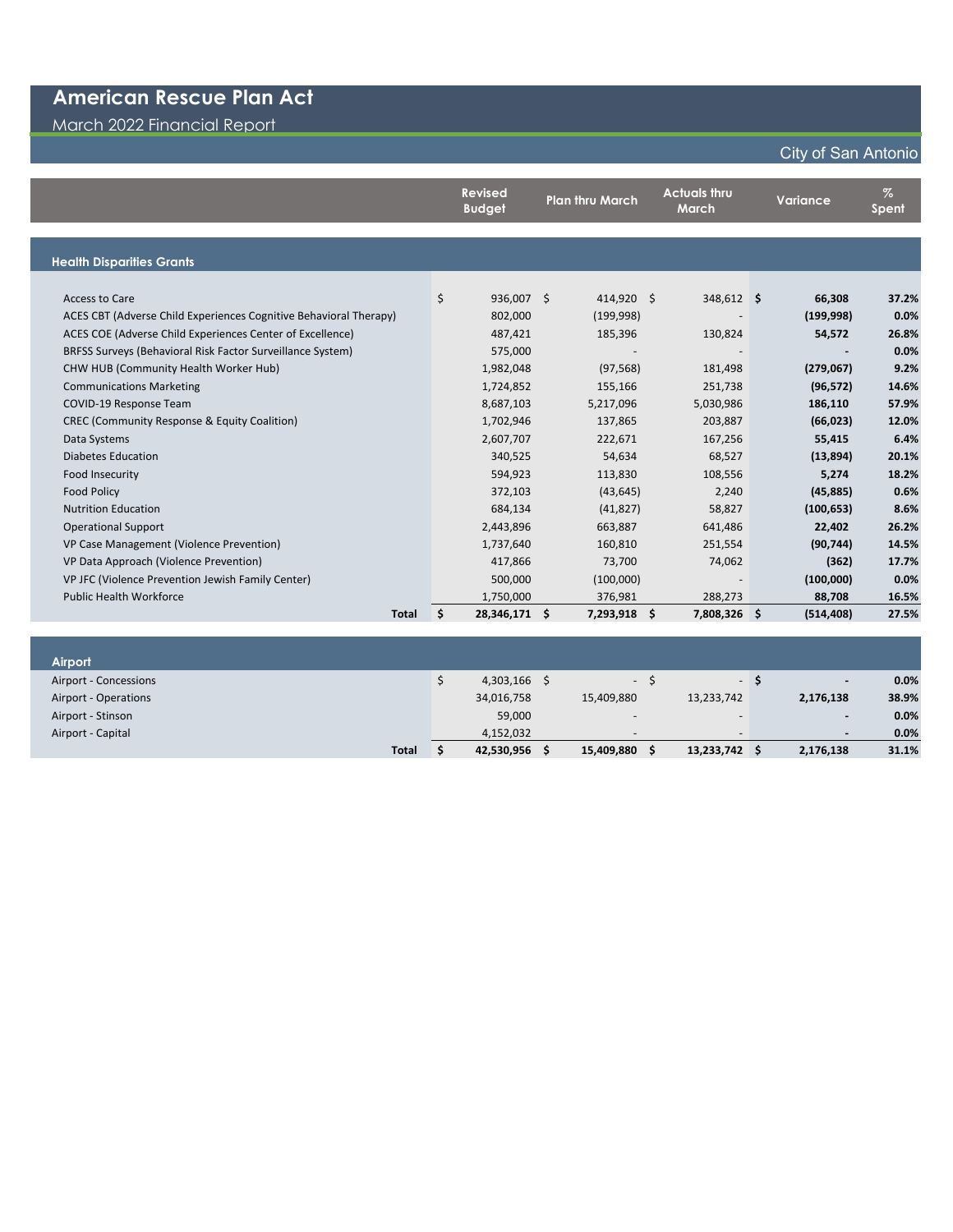March 2022 Financial Report

ı

## City of San Antonio

|                                                                     | <b>Revised</b><br><b>Budget</b> |      | <b>Plan thru March</b> |    | <b>Actuals thru</b><br>March |                    | <b>Variance</b> | $\%$<br><b>Spent</b> |
|---------------------------------------------------------------------|---------------------------------|------|------------------------|----|------------------------------|--------------------|-----------------|----------------------|
| <b>EXPENSES BY PROGRAM</b>                                          |                                 |      |                        |    |                              |                    |                 |                      |
| <b>State &amp; Local Fiscal Recovery Funds</b>                      |                                 |      |                        |    |                              |                    |                 |                      |
| Revenue Replacement - Arts                                          | \$<br>$2,645,193$ \$            |      |                        | \$ |                              | -\$                |                 | 0.0%                 |
| Revenue Replacement - GF                                            | 46,500,000                      |      |                        |    |                              |                    |                 | 0.0%                 |
| Revenue Replacement - HOT                                           | 48,327,089                      |      | 12,723,144             |    | 12,723,144                   |                    |                 | 26.3%                |
| Sub-total                                                           | \$<br>97,472,282 \$             |      | $12,723,144$ \$        |    | $12,723,144$ \$              |                    |                 | 13.1%                |
| <b>COVID-19 Response</b>                                            |                                 |      |                        |    |                              |                    |                 |                      |
| Police District Fill for COVID Leave                                | \$<br>260,000 \$                |      | 313,812.73 \$          |    | 161,026.73                   |                    | 152,786.00      | 61.9%                |
| <b>Community Testing - COVID Testing Sites</b>                      | 19,100,000                      |      | 114,730                |    | 114,730                      |                    |                 | 0.6%                 |
| Contact Tracing - Contract w/ School of Public Health               | 5,200,000                       |      |                        |    |                              |                    |                 | 0.0%                 |
| Vaccines - \$100 Gift Card Incentive                                | 1,000,000                       |      |                        |    |                              |                    |                 | 0.0%                 |
| Backfill - COVID/Regional Infusion Center/ Admin                    | 7,700,000                       |      | 3,042,812              |    | 1,620,753                    |                    | 1,422,059       | 21.0%                |
| Mobile Integrated Healthcare Blue Team - 12 staff during peaks      | 2,000,000                       |      | 350,670                |    | 296,883                      |                    | 53,787          | 14.8%                |
| EOC Operations - 7 staff during peaks                               | 1,400,000                       |      |                        |    |                              |                    |                 | 0.0%                 |
| Personal Protective Equipment                                       | 1,300,000                       |      |                        |    |                              |                    |                 | 0.0%                 |
| 311 Call Center - Main COVID Hotline                                | 480,000                         |      |                        |    |                              |                    |                 | 0.0%                 |
| Vaccine Incentives for Employees                                    | 4,230,000                       |      | 8,460,000              |    | 4,230,000                    |                    | 4,230,000       | 100.0%               |
| 3 Temps - COVID Employee Hotline                                    | 30,000                          |      | 18,338                 |    | 18,647                       |                    | (308)           | 62.2%                |
| <b>Administration of ARPA</b>                                       | 3,047,126                       |      | 514,959                |    | 288,572                      |                    | 226,387         | 9.5%                 |
| HVAC/Personal Protective Equipment                                  | 3,300,000                       |      | 1,259,841              |    | 220,038                      |                    | 1,039,804       | 6.7%                 |
| <b>City Employee Testing</b><br>Sub-total                           | \$<br>1,000,000                 |      | 810,990                |    | 810,990                      |                    |                 | 81.1%<br>0.0%        |
|                                                                     | 50,047,126 \$                   |      | 14,886,153             | \$ | 7,761,639 \$                 |                    | 7,124,514       |                      |
| <b>Utility Assistance</b>                                           | \$<br>30,000,000                | \$   |                        | \$ |                              | Ś                  |                 | 0.0%                 |
| Sub-total                                                           | \$<br>30,000,000                | \$   |                        | \$ |                              | Ś                  |                 | 0.0%                 |
|                                                                     |                                 |      |                        |    |                              |                    |                 |                      |
| <b>Emergency Housing Assistance Program - Phase 5</b>               | \$<br>10,000,000                | - \$ |                        | \$ |                              | \$                 |                 | 0.0%                 |
| Sub-total                                                           | \$<br>10,000,000 \$             |      |                        | \$ |                              | $\mathsf{\hat{S}}$ |                 | 0.0%                 |
| Infrastructure                                                      |                                 |      |                        |    |                              |                    |                 |                      |
| "F" Streets                                                         | \$<br>10,000,000 \$             |      |                        | \$ |                              | \$                 |                 | 0.0%                 |
| Citywide Bridge Program                                             | 3,800,000                       |      |                        |    |                              |                    |                 | 0.0%                 |
| Sub-total                                                           | \$<br>13,800,000 \$             |      |                        | \$ |                              | \$                 |                 | 0.0%                 |
| <b>One-Time Capital Investments</b>                                 |                                 |      |                        |    |                              |                    |                 |                      |
| Morgan's Wonderland                                                 | \$<br>15,000,000                | -\$  |                        | \$ |                              | \$                 |                 | 0.0%                 |
| Educare                                                             | 7,000,000                       |      |                        |    |                              |                    |                 | 0.0%                 |
| <b>Texas Biomed</b>                                                 | 10,000,000                      |      |                        |    |                              |                    |                 | 0.0%                 |
| Sub-total                                                           | \$<br>32,000,000 \$             |      |                        | \$ |                              | \$                 |                 | 0.0%                 |
|                                                                     |                                 |      |                        |    |                              |                    |                 |                      |
| <b>Employee Retention</b>                                           | \$<br>10,000,000 \$             |      |                        |    |                              |                    |                 | 0.0%                 |
| Sub-total                                                           | \$<br>10,000,000 \$             |      |                        | Ś  |                              | Ś                  |                 | 0.0%                 |
|                                                                     |                                 |      |                        |    |                              |                    |                 |                      |
| <b>Continuation of Domestic Violence Programs - FY24 &amp; FY25</b> | \$<br>8,842,036 \$              |      |                        | \$ |                              | Ş                  |                 | 0.0%                 |
| Sub-total                                                           | \$<br>8,842,036 \$              |      |                        | \$ |                              | \$                 |                 | 0.0%                 |
| <b>Community Needs</b>                                              |                                 |      |                        |    |                              |                    |                 |                      |
| <b>Small Business</b>                                               | \$<br>30,957,964 \$             |      |                        | \$ |                              | \$                 |                 | 0.0%                 |
| Social Services and Non-Profits                                     | 4,000,000                       |      |                        |    |                              |                    |                 | 0.0%                 |
| <b>Mental Health</b>                                                | 26,000,000                      |      |                        |    |                              |                    |                 | 0.0%                 |
| Arts                                                                | 5,000,000                       |      |                        |    |                              |                    |                 | 0.0%                 |
| Youth                                                               | 10,000,000                      |      |                        |    |                              |                    |                 | 0.0%                 |
| Seniors                                                             | 5,000,000                       |      |                        |    |                              |                    |                 | 0.0%                 |
| Digital Access/Literacy                                             | 6,900,000                       |      |                        |    |                              |                    |                 | 0.0%                 |
| Sub-total                                                           | \$<br>87,857,964 \$             |      |                        | \$ |                              | \$                 |                 | 0.0%                 |
| <b>Total</b>                                                        | \$<br>340,019,408 \$            |      | 27,609,297             | \$ | 20,484,783 \$                |                    | 7,124,514       | 6.0%                 |